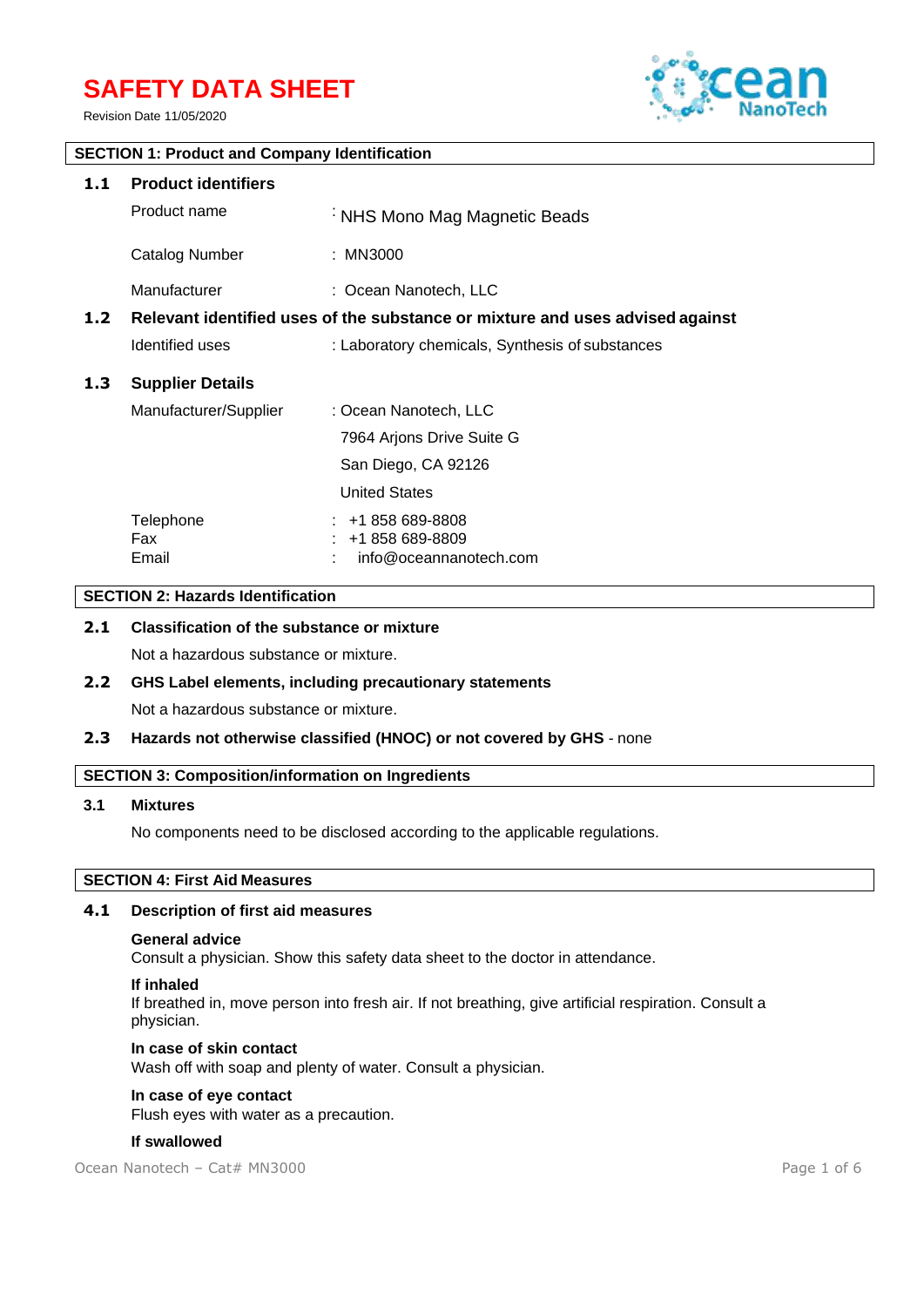Never give anything by mouth to an unconscious person. Rinse mouth with water. Consult a physician.

- **4.2 Most important symptoms and effects, both acute and delayed** The most important known symptoms and effects are described in the labelling (see section 2.2) and/or in section 11
- **4.3 Indication of any immediate medical attention and special treatment needed** No data available

## **SECTION 5: Firefighting Measures**

## **5.1 Extinguishing Media Suitable**

#### **extinguishing media**

Use water spray, alcohol-resistant foam, dry chemical or carbon dioxide.

- **5.2 Special hazards arising from the substance or mixture** Carbon oxides, Iron oxides
- **5.3 Advice for firefighters** Wear self-contained breathing apparatus for firefighting if necessary.
- **5.4 Further information** No data available

## **SECTION 6: Accidental Release Measures**

- **6.1 Personal precautions, protective equipment and emergency procedures** Use personal protective equipment. Avoid dust formation. Avoid breathing vapors, mist or gas. Avoid breathing dust. For personal protection see section 8.
- **6.2 Environmental precautions** Do not let product enter drains.
- **6.3 Methods and materials for containment and cleaning up** Pick up and arrange disposal without creating dust. Sweep up and shovel. Keep in suitable, closed containers for disposal.
- **6.4 Reference to other sections** For disposal see section 13.

# **SECTION 7: Handling and Storage**

#### **7.1 Precautions for safe handling**

Avoid formation of dust and aerosols. Further processing of solid materials may result in the formation of combustible dusts. The potential for combustible dust formation should be taken into consideration before additional processing occurs. Provide appropriate exhaust ventilation at places where dust is formed. For precautions see section 2.2.

#### **7.2 Conditions for safe storage, including any incompatibilities** Keep container tightly closed in a dry place.

Recommended storage temperature -20 °C

Moisture sensitive. Storage class (TRGS 510): 13: Non-Combustible Solids

#### **7.3 Specific end use(s)**

Apart from the uses mentioned in section 1.2 no other specific uses are stipulated

## **SECTION 8: Exposure Controls/Personal Protection**

# **8.1 Control parameters**

# **Components with workplace control parameters**

Contains no substances with occupational exposure limit values.

Ocean Nanotech – Cat# MN3000 Page 2 of 6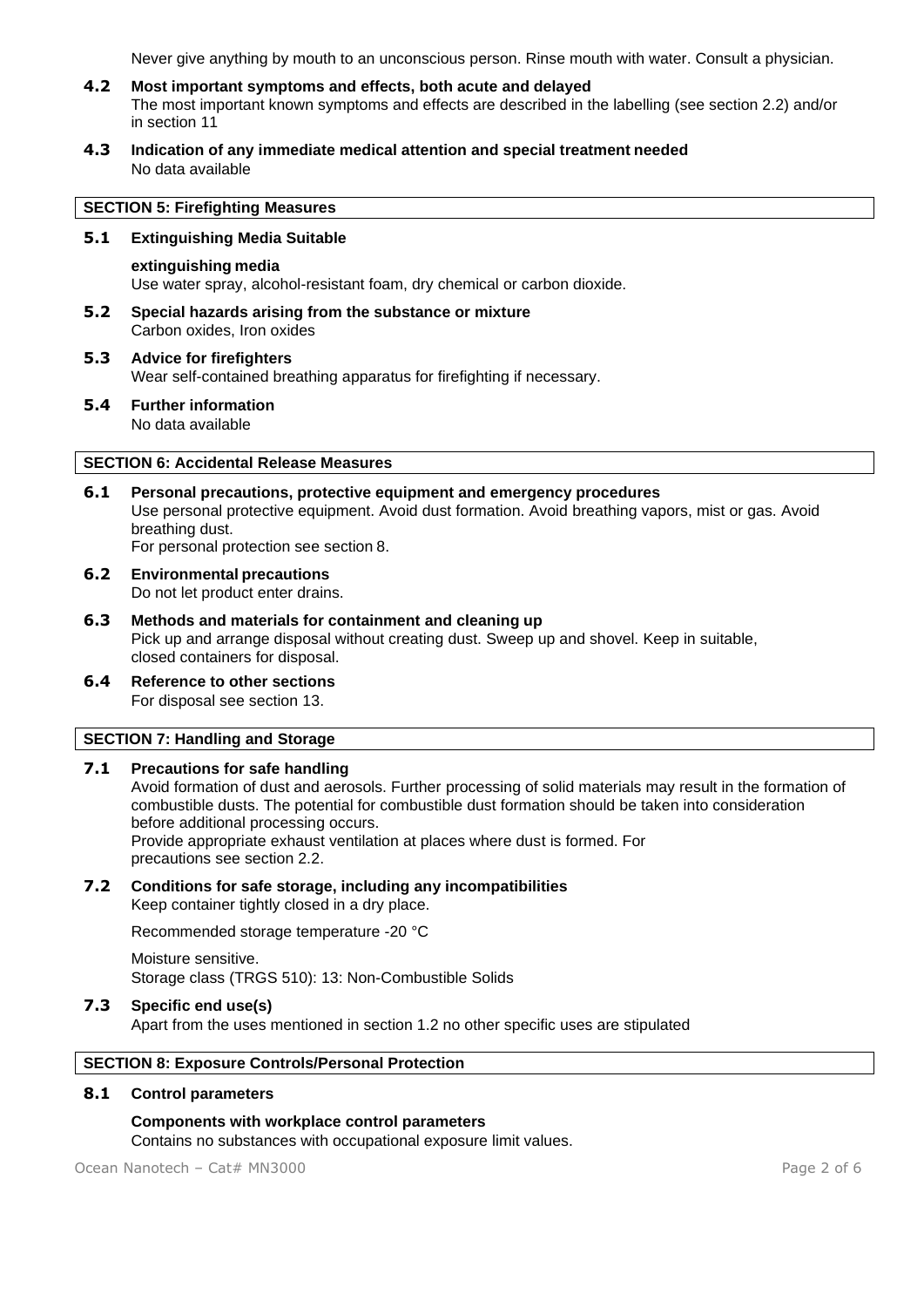# **8.2 Exposure controls**

#### **Appropriate engineering controls**

Handle in accordance with good industrial hygiene and safety practice. Wash hands before breaks and at the end of workday.

#### **Personal protective equipment**

## **Eye/face protection**

Use equipment for eye protection tested and approved under appropriate government standards such as NIOSH (US) or EN 166(EU).

#### **Skin protection**

Handle with gloves. Gloves must be inspected prior to use. Use proper glove removal technique (without touching glove's outer surface) to avoid skin contact with this product. Dispose of contaminated gloves after use in accordance with applicable laws and good laboratory practices. Wash and dry hands.

## **Body Protection**

Choose body protection in relation to its type, to the concentration and amount of dangerous substances, and to the specific workplace., The type of protective equipment must be selected according to the concentration and amount of the dangerous substance at the specific workplace.

#### **Respiratory protection**

Respiratory protection is not required. Where protection from nuisance levels of dusts are desired, use type N95 (US) or type P1 (EN 143) dust masks. Use respirators and components tested and approved under appropriate government standards such as NIOSH (US) or CEN (EU).

#### **Control of environmental exposure** Do not let product enter drains. **SECTION 9: Physical and Chemical Properties**

# **9.1 Information on basic physical and chemical properties**

| Appearance<br>Color: brown |                                                    | Form: solid       |
|----------------------------|----------------------------------------------------|-------------------|
| b)                         | Odor                                               | No data available |
| c)                         | <b>Odor Threshold</b>                              | No data available |
| d)                         | pH                                                 | No data available |
| e)                         | Melting<br>point/freezing point                    | No data available |
| f)                         | Initial boiling point<br>and boiling range         | No data available |
| g)                         | Flash point                                        | No data available |
| h)                         | Evaporation rate                                   | No data available |
| i)                         | Flammability (solid,<br>gas)                       | No data available |
| j)                         | Upper/lower<br>flammability or<br>explosive limits | No data available |
| k)                         | Vapor pressure                                     | No data available |
| I)                         | Vapor density                                      | No data available |
| m)                         | Relative density                                   | No data available |
| n)                         | Water solubility                                   | No data available |
|                            |                                                    |                   |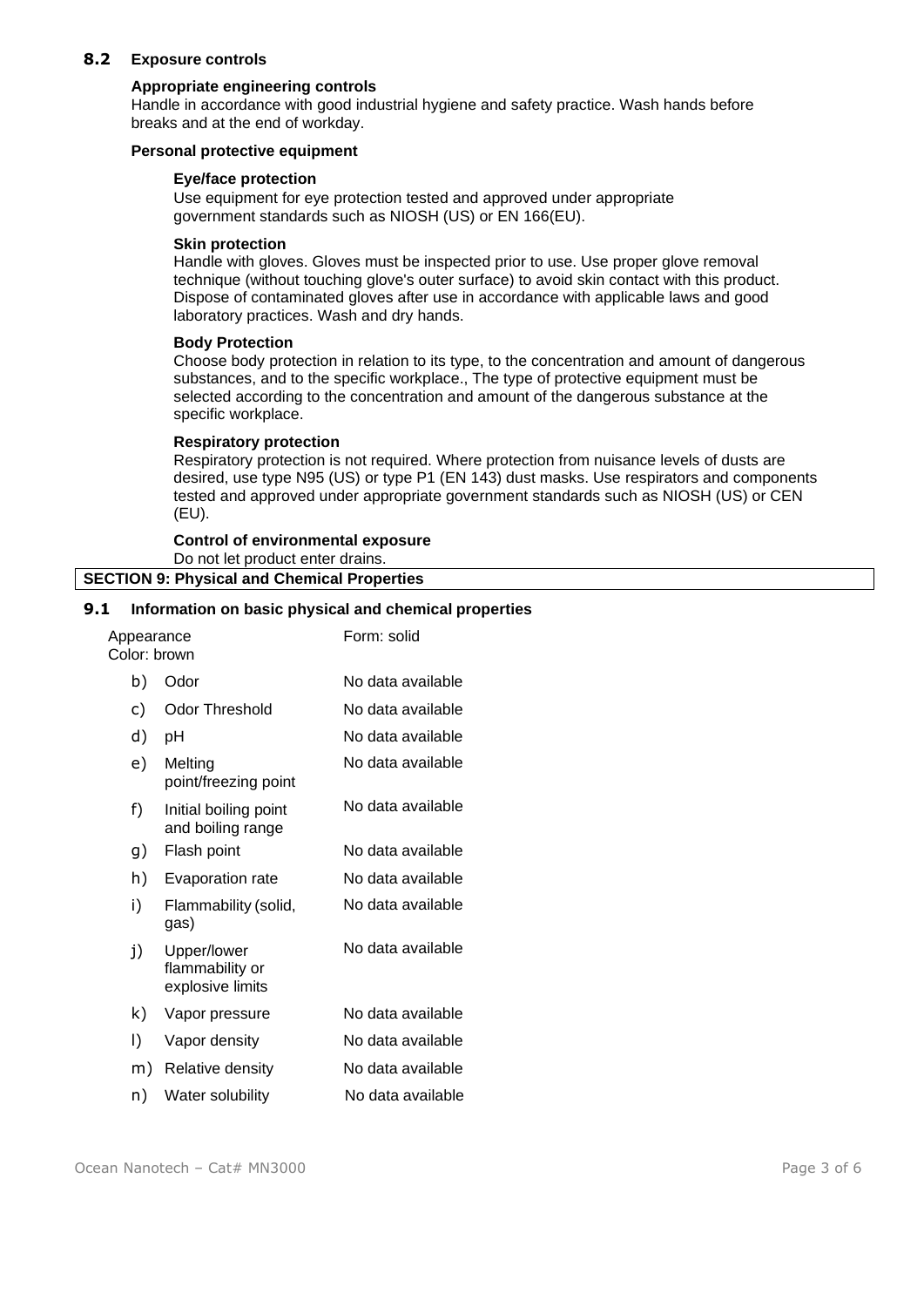- o) Partition coefficient: n-octanol/water Mo data available<br>
n) Auto-ignition temperature No data available
- p) Auto-ignition temperature
- q) Decomposition temperature No data available
- 
- s) Explosive properties No data available

t) Oxidizing properties No data available

**9.2 Other safety information** No data available

# **SECTION 10: Stability and Reactivity**

**10.1 Reactivity**

No data available

**10.2 Chemical stability** Stable under recommended storage conditions.

- **10.3 Possibility of hazardous reactions** No data available
- **10.4 Conditions to avoid** No data available
- **10.5 Incompatible materials** Strong oxidizing agents
- **10.6 Hazardous decomposition products** Hazardous decomposition products formed under fire conditions. - Carbon oxides, Iron oxides Other decomposition products - No data available In the event of fire: see section 5

# **SECTION 11: Toxicological Information**

**11.1 Information on toxicological effects Acute toxicity** No data available

**Skin corrosion/irritation**

No data available

**Serious eye damage/eye irritation** No data available

**Respiratory or skin sensitization** No data available

**Germ cell mutagenicity**

No data available

# **Carcinogenicity**

- IARC: No component of this product present at levels greater than or equal to 0.1% is identified as probable, possible or confirmed human carcinogen by IARC.
- NTP: No component of this product present at levels greater than or equal to 0.1% is identified as a known or anticipated carcinogen by NTP.
- OSHA: No component of this product present at levels greater than or equal to 0.1% is on OSHA's list of regulated carcinogens.

# **Reproductive toxicity**

No data available

**Specific target organ toxicity - single exposure** No data available

# **Specific target organ toxicity - repeated exposure**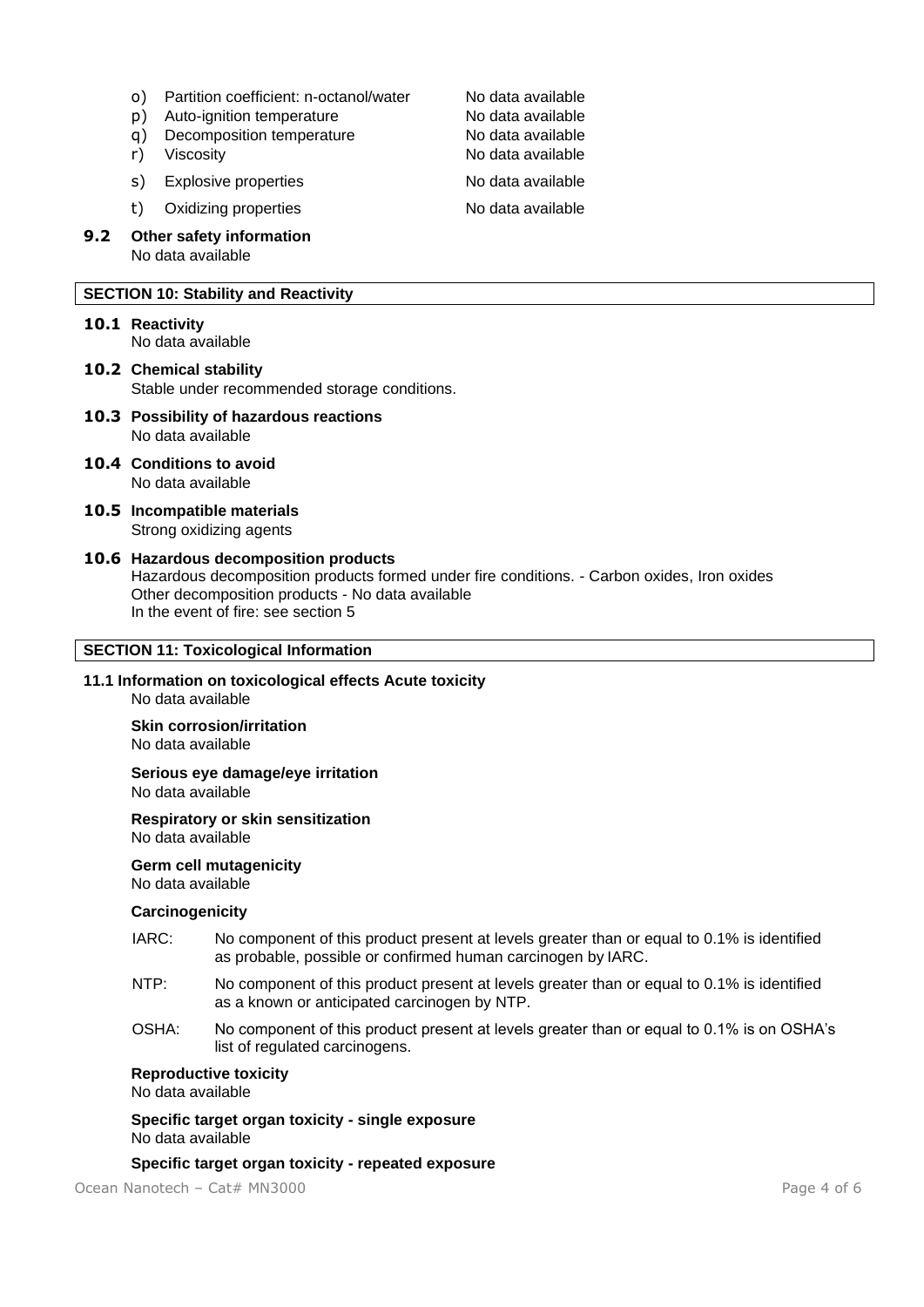No data available

# **Aspiration hazard**

No data available

#### **Additional Information**

RTECS: Not available

To the best of our knowledge, the chemical, physical, and toxicological properties have not been thoroughly investigated.

# **SECTION 12: Ecological Information**

#### **12.1 Toxicity**

No data available

- **12.2 Persistence and degradability** No data available
- **12.3 Bioaccumulative potential** No data available
- **12.4 Mobility in soil** No data available
- **12.5 Results of PBT and vPvB assessment** PBT/vPvB assessment not available as chemical safety assessment not required/not conducted

#### **12.6 Other adverse effects**

No data available

# **SECTION 13: Disposal Considerations**

#### **13.1 Waste treatment methods Product**

Offer surplus and non-recyclable solutions to a licensed disposal company.

#### **Contaminated packaging**

Dispose of as unused product.

#### **SECTION 14: Transportation Information**

# **DOT (US)**

Not dangerous goods

## **IMDG**

Not dangerous goods

# **IATA**

Not dangerous goods

#### **SECTION 15: Regulatory Information**

# **SARA 302 Components**

No chemicals in this material are subject to the reporting requirements of SARA Title III, Section 302.

#### **SARA 313 Components**

This material does not contain any chemical components with known CAS numbers that exceed the threshold (De Minimis) reporting levels established by SARA Title III, Section 313.

**SARA 311/312 Hazards**

No SARA Hazards

**Massachusetts Right to Know Components** No components are subject to the Massachusetts Right to Know Act.

#### **Pennsylvania Right to Know Components**